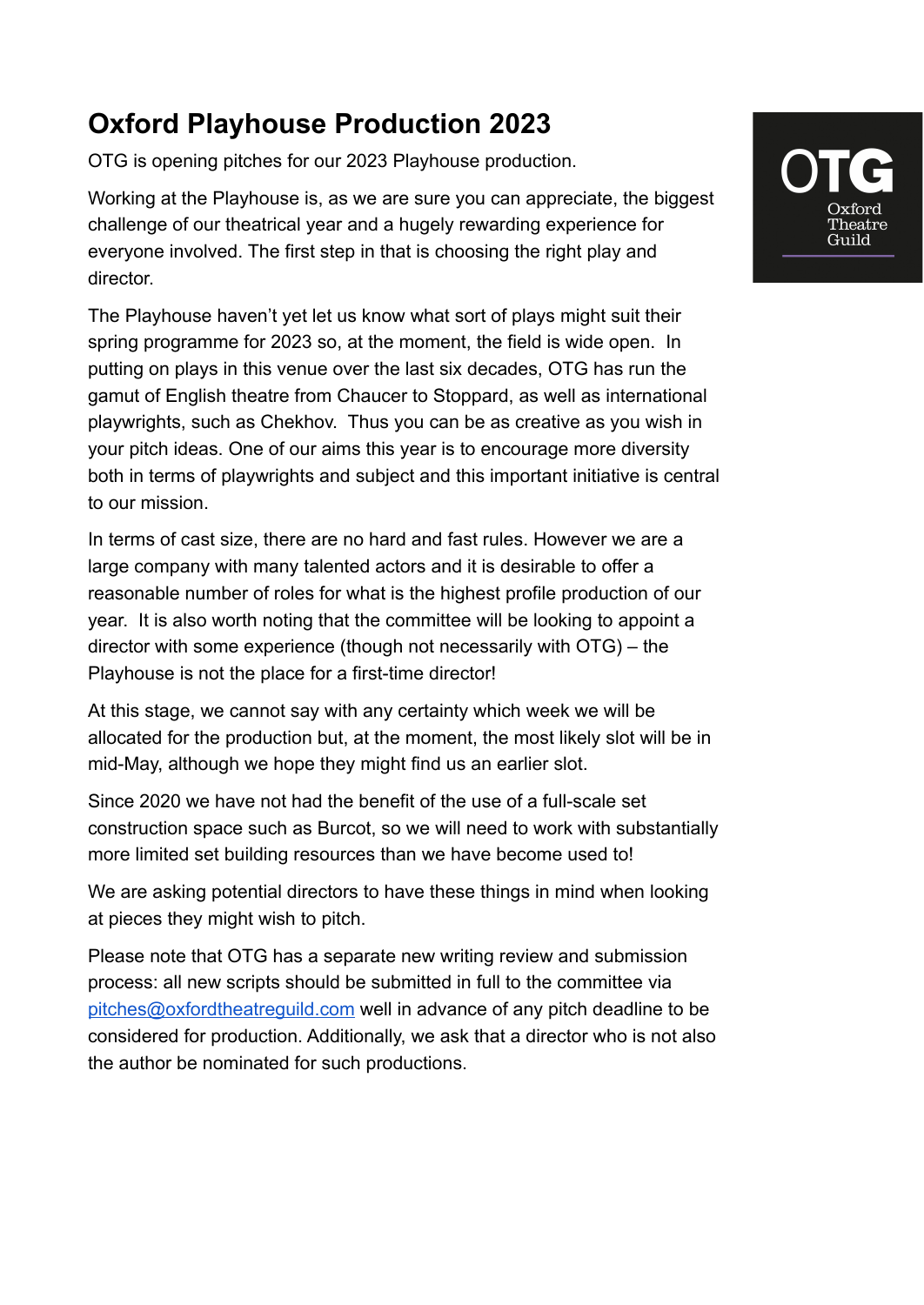## **Timetable**

The timetable for applications is as follows:

#### **17 May – Applications open**

We welcome any preliminary indications of an intention to pitch (to pitches@oxfordtheatreguild.com) at an early stage. Because we are still liaising with the Playhouse about programming constraints, please do let us know the names of plays you are thinking of pitching and we can check with them about specific suggestions ahead of a full pitch document. It is essential that directors check with rights holders ahead of preparing their pitches to be certain that a production would be possible in the spring of 2023.

#### **26 June – Deadline for pitch documents to be sent to pitches@oxfordtheatreguild.com**

For more details of what to include in your pitch, please see the attached notes. Please note that unfortunately we cannot guarantee to consider any late applications owing to the short timescales

Your name and the title of plays(s) you are pitching will be circulated to all members. We also ask that you provide a 250 word summary of your pitch that can be circulated to members.

#### **First week of July – Interviews**

Interviews will be held with the committee online, or in central Oxford, in the evening.

If you have any questions about the process, working at the Playhouse or would like help in putting together a pitch, please get in touch with the Guild Secretary Martha Zumack (secretary@oxfordtheatreguild.com) and she will be happy to talk to you about it.

## **OTG Statement of Values**

The Oxford Theatre Guild (The OTG) is a charity registered in England and Wales and is run wholly by volunteers to promote the advancement of the art of drama. We believe that all The OTG's members and volunteers have the right to be healthy, happy, safe, valued and respected. The OTG collectively strive for best practice in health and safety and an environment free from bullying, harassment or discrimination.

The OTG's committee will work pro-actively to prevent or tackle anything that contravenes our values. Any actions, speech or behaviour in breach of these values should be brought to the attention of the committee.